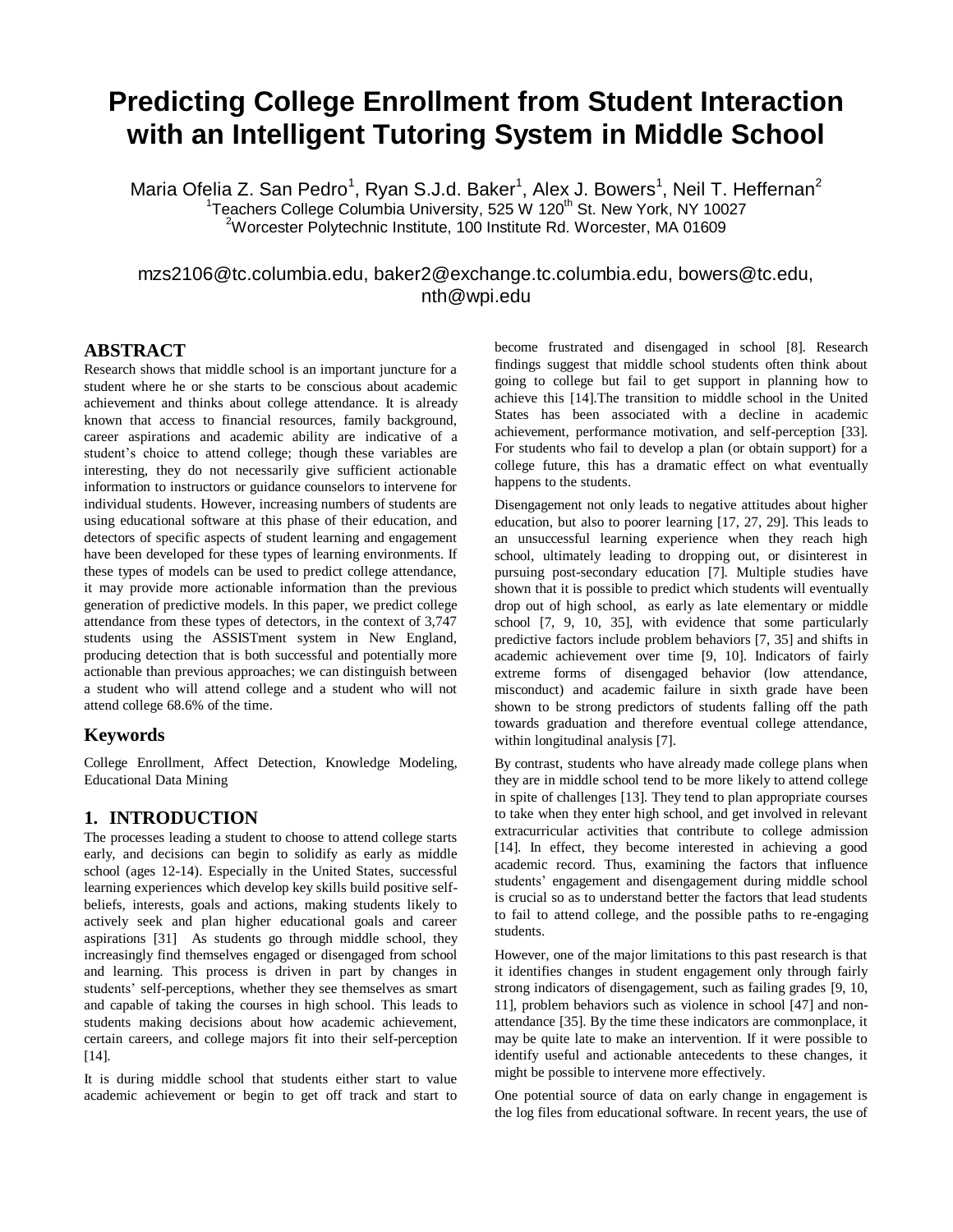educational software at the middle school level has expanded considerably, with systems such as ASSISTments [40] being used by rapidly increasing numbers of students. At the same time, educational data mining (EDM) techniques have been applied to logs from educational software to model a range of affect and engagement constructs, including gaming the system [4], off-task behavior [1], carelessness [45], boredom [22, 37, 44], frustration [22, 37, 44], and engaged concentration [22, 37, 44],. Automated detectors of disengaged behaviors can predict differences in learning, both in the relatively short term [cf. 17] and over the course of a year [26, 37]. Within this paper, we extend this work to study how learning and engagement in middle school – as assessed by this type of automated detector – can be used to predict college enrollment. To our knowledge, this is the first study that aims at predicting college enrollment from affect and engagement inferred from the logs of educational software used years earlier. We conduct this research in a data set of 3,747 students who used the ASSISTment system [40], between 2004 and 2007. We discuss which aspects of learning and engagement predict college enrollment, and conclude with a discussion of potential implications for the design and interventions of interactive educational systems for sustained attendance and engagement in school.

## **2. METHODOLOGY**

#### **2.1 The ASSISTment System**

Within this paper, we investigate this issue within the context of ASSISTments. The ASSISTment system, shown in Figure 1, [40] is a free web-based tutoring system for middle school mathematics that *assesses* a student's knowledge while *assisting* them in learning, providing teachers with detailed reports on the skills each student knows. The ASSISTment system, shown in Figure 1, provides feedback on incorrect answers. Within the system, each mathematics problem maps to one or more cognitive skills. When students working on an ASSISTment answer correctly, they proceed to the next problem. If they answer incorrectly, they are provided with scaffolding questions which break the problem down into its component steps. The last step of scaffolding returns the student to the original question (as in Figure 2). Once the correct answer to the original question is provided, the student is prompted to go to the next question.

#### **2.2 Data**

#### *2.2.1 ASSISTments Data*

Action log files from the ASSISTment system were obtained for a population of 3,747 students that came from middle schools in New England, who used the system at various times starting from school years 2004-2005 to 2006-2007 (with a few students continuing tutor usage until 2007-2008 and 2008-2009). These students were drawn from three districts who used the ASSISTment system systematically during the year. One district was urban with large proportions of students requiring free or reduced-price lunches due to poverty, relatively low scores on state standardized examinations, and large proportions of students learning English as a second language. The other two districts were suburban, serving generally middle-class populations. Overall, the students made 2,107,108 actions within the software (where an action consisted of making an answer or requesting help), within 494,150 problems, with an average of 132 problems per student. Knowledge, affect, and behavior

models were applied to this dataset, creating features that could be used for our final prediction model of college enrollment.







**Figure 2. Example of Scaffolding in an ASSISTments Problem.**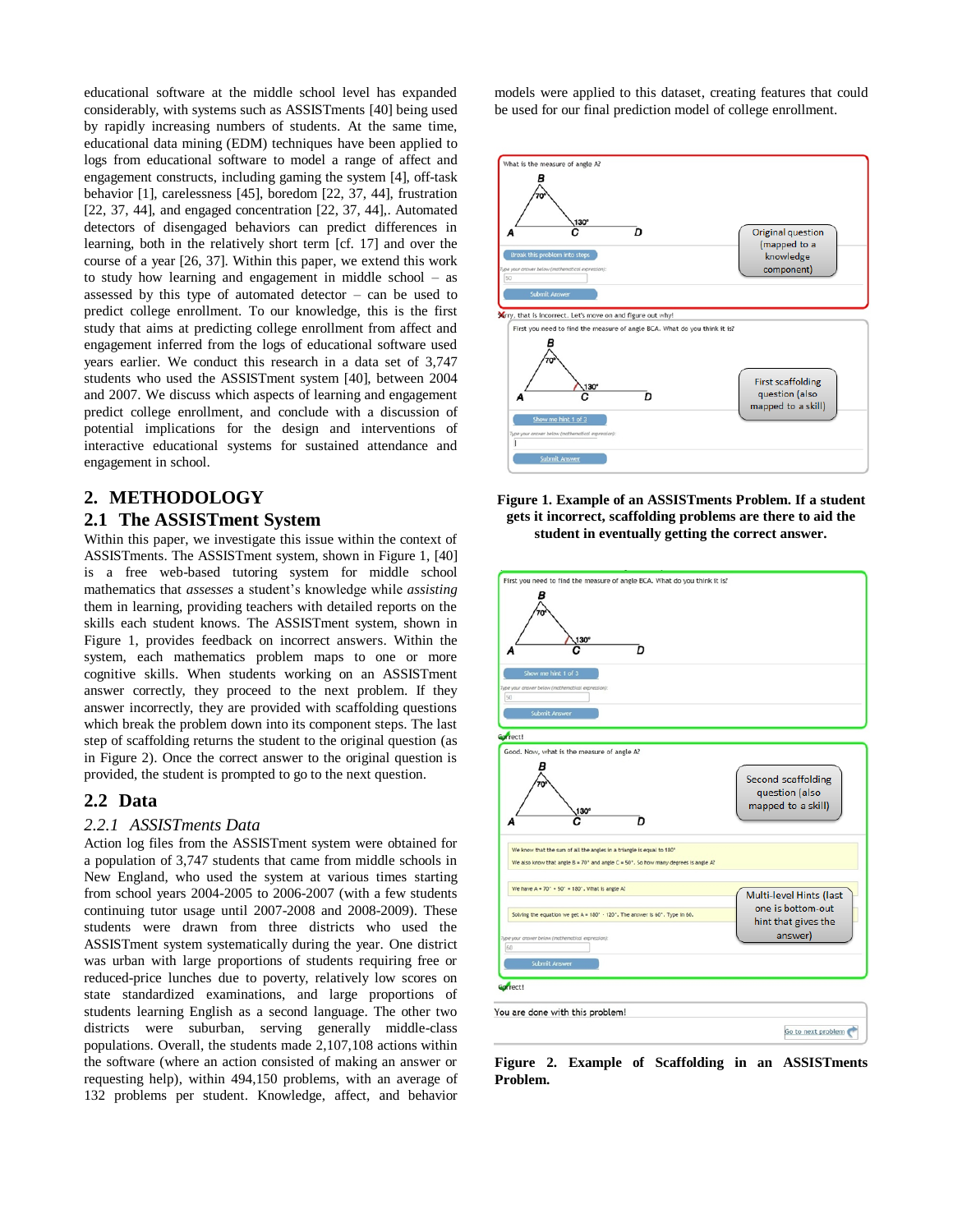## *2.2.2 College Enrollment Data*

For college enrollment information, enrollment records of these 3,747 students were requested from the National Student Clearinghouse (http://www.studentclearinghouse.org). For the purposes of the analyses in this paper, we identified solely whether each student was enrolled in a college or not, and used this as our labels in training our model. Additional information (such as whether the student graduated from college) is generally available from the Clearinghouse, but will not be available for these students for a few more years.

## **2.3 Creation of Model Features**

In order to predict and analyze college enrollment, we distilled a range of features from the log files of ASSISTments, including student knowledge estimates, student affect (boredom, engaged concentration, confusion), student disengaged behaviors (offtask, gaming the system, carelessness), and other information of student usage (the proportion of correct actions and the number of first attempts on problems made by the student, a proxy for overall usage). These features were either directly distilled from the logs or obtained from automated detectors applied to the data set.

#### *2.3.1 Student Knowledge Features*

Estimates of student knowledge were computed using Bayesian Knowledge Tracing (BKT) [20], a model used in several ITSs to estimate a student's latent knowledge based on his/her observable performance. This model can predict how difficult the current problem will be for the current student, based on the skills involved in that problem. As such, this model can implicitly capture the tradeoff between difficulty and skill for the current context. This model can inform us whether student skill is higher than current difficulty (resulting in a high probability of correctness), when current difficulty is higher than student skill (resulting in a low probability of correctness), and when difficulty and skill are in balance (medium probabilities of correctness). To assess student skill, BKT infers student knowledge by continually updating the estimated probability a student knows a skill every time the student gives a first response to a new problem. It uses four parameters, each estimated separately per skill  $-$  L<sub>O</sub>, the initial probability the student knows the skill; T, the probability of learning the skill at each opportunity to use that a skill; G, the probability that the student will give a correct answer despite not knowing the skill; and S, the probability that the student will give an incorrect answer despite knowing the skill. In this model, the four parameters for each skill are held constant across contexts and students (variants of BKT relax these assumptions). BKT uses Bayesian algorithms after each student's first response to a problem in order to re-calculate the probability that the student knew the skill before the response. Then the algorithm accounts for the possibility that the student learned the skill during the problem in order to compute the probability the student will know the skill after the problem [20]. With the data from the 2004-2005 to 2006-2007 logs, BKT model parameters were fit by employing brute-force grid search [cf. 3].

## *2.3.2 Affect and Behavior Features*

To obtain affect and behavior assessments, we leverage existing detectors we developed of student affect and engaged/disengaged behavior within the ASSISTment system [37], to help us understand student affect and behavior across contexts. Detectors

of three affective states are utilized: engaged concentration, boredom, and confusion. Detectors of three disengaged behaviors are utilized: off-task, gaming, and slip or carelessness. These detectors of affect and behavior are identical to the detectors used in [37]. They were developed in a two-stage process: first, student affect labels were acquired from the field observations (reported in [37]), and then those labels were synchronized with the log files generated by ASSISTments at the same time (forming our first dataset). This process resulted in automated detectors that can be applied to log files at scale, specifically the data set used in this project (the 2004-2005 to 2006-2007 data set). To enhance scalability, only log data was used as the basis of the detectors, instead of using physical sensors. The research presented in this paper could not have been conducted if physical sensors were used. The detectors were constructed using only log data from student actions within the software occurring at the same time as or before the observations, making our detectors usable for automated interventions, as well as the discovery with models analyses presented in this paper.

The affect detectors' predictive performance were evaluated using A' [28] and Cohen's Kappa [18]. An A' value (which is approximately the same as the area under the ROC curve [28]) of 0.5 for a model indicates chance-level performance for correctly determining the presence or absence of an affective state in a clip, and 1.0 performing perfectly. Cohen's Kappa assesses the degree to which the model is better than chance at identifying the affective state in a clip. A Kappa of 0 indicates chance-level performance, while a Kappa of 1 indicates perfect performance. A Kappa of 0.45 is equivalent to a detector that is 45% better than chance at identifying affect.

As discussed in [37], all of the affect and behavior detectors performed better than chance. Detector goodness was somewhat lower than had been previously seen for Cognitive Tutor Algebra [cf. 6], but better than had been seen in other published models inferring student affect in an intelligent tutoring system solely from log files (where average Kappa ranged from below zero to 0.19 when fully stringent validation was used) [19, 22, 44]. The best detector of engaged concentration involved the K\* algorithm, achieving an A' of 0.678 and a Kappa of 0.358. The best boredom detector was found using the JRip algorithm, achieving an A' of 0.632 and a Kappa of 0.229. The best confusion detector used the J48 algorithm, having an A' of 0.736, a Kappa of 0.274. The best detector of off-task behavior was found using the REP-Tree algorithm, with an A' value of 0.819, a Kappa of 0.506. The best gaming detector involved the K\* algorithm, having an A' value of 0.802, a Kappa of 0.370. These levels of detector goodness indicate models that are clearly informative, though there is still considerable room for improvement. The detectors emerging from the data mining process had some systematic error in prediction due to the use of re-sampling in the training sets (models were validated on the original, non-resampled data), where the average confidence of the resultant models was systematically higher or lower than the proportion of the affective states in the original data set. This type of bias does not affect correlation to other variables since relative order of predictions is unaffected, but it can reduce model interpretability. To increase model interpretability, model confidences were rescaled to have the same mean as the original distribution, using linear interpolation. Rescaling the confidences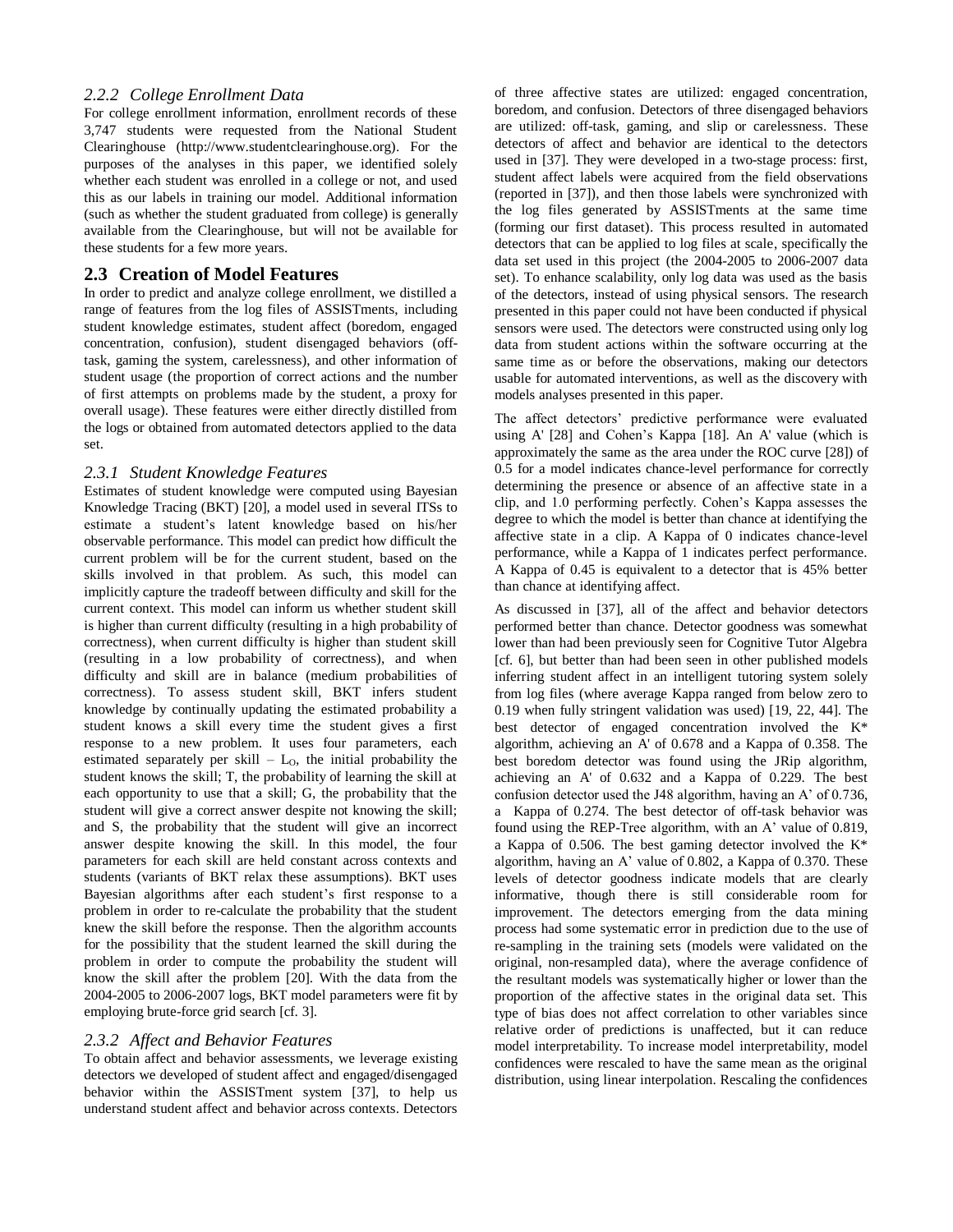this way does not impact model goodness, as it does not change the relative ordering of model assessments.

## *2.3.2.1 Application of Affect and Behavior Models to Broader Data Set*

Once the detectors of student affect and behavior were developed, they were applied to the data set used in this paper. As mentioned, this data set was comprised of 2,107,108 actions in 494,150 problems completed by 3,747 students in three school districts. The result was a sequence of predictions of student affect and behavior across the history of each student's use of the ASSISTment system.

#### *2.3.2.2 Carelessness Detection using Logs*

Different from the process above, the incidence of carelessness within the Cognitive Tutor was traced with a model designed to assess "slips" [2]. Slips in that paper are operationalized in a fashion essentially identical to prior theory of how to identify careless errors [16]. The model used in [2], termed the Contextual Slip model, contextually estimates the probability that a specific student action indicates a slip/carelessness, whenever the student reaches a problem step requiring a specific skill, but answers incorrectly. The probability of carelessness/slip is assessed contextually, and is different depending on the context of the student error. The probability estimate varies based on several features of the student action and the situation in which it occurs, including the speed of the action, and the student's history of help-seeking from the tutor. As such, the estimate of probability of carelessness/slip is different for each student action.

The Contextual Slip model is created using the BKT approach previously discussed. Note that in the BKT model – used in creating the Contextual Slip model – the four parameters for each skill are invariant across the entire context of using the tutor, and invariant across students. We use BKT as a baseline model to create first-step estimations of the probability that each action is a contextual slip. These estimations are not the final Contextual Slip model, but are used to produce it. Specifically, we use BKT to estimate whether the student knew the skill at each step. In turn, we use these estimates, in combination with Bayesian equations, to label incorrect actions with the probability that the actions were slips, based on the student performance on successive opportunities to apply the rule. More specifically, given the probability that the student knows the skill at a specific time, Bayesian equations and the static BKT parameters are utilized to compute labels for the Slip probabilities for each student action (A) at time N, using future information (two actions afterwards –  $N+1$ ,  $N+2$ ). In this approach, we infer the probability that a student's incorrectness at time N was due to not knowing the skill, or whether it is due to a slip. The probability that the student knew the skill at time N can be calculated, given information about the actions at time N+1 and  $N+2$  ( $A_{N+1,N+2}$ ), and the other parameters of the Bayesian Knowledge Tracing model:

 $P(A_N \text{ is a Slip } | A_N \text{ is incorrect}) = P(L_n | A_{N+1,N+2}).$  (1)

This gives us a first estimate that a specific incorrect answer is a slip. However, this estimate uses data on the future, making it impossible to use to assess slip in real-time. In addition, there is considerable noise in these estimates, with estimates trending to extreme values that over-estimate slip in key situations due to limitations in the original BKT model [2]. But these estimated probabilities of slip can be used to produce a less noisy model that can be used in real time, by using them as training labels (e.g. inputs) to machine-learning. Specifically, a linear regression model is created that predicts slip/carelessness contextually. The result is a model that can now predict at each practice opportunity whether an action is a slip, using only data about the action itself, without any future information. This model has been shown to predict post-test scores, even after student knowledge is controlled for [3].

Once these labels are obtained from BKT, the labels are smoothed by training models with each student action originally labeled with the probability estimate of slip occurrence, using information on that student action generated on our tutor logs. For each action, a set of numeric or binary features from the ASSISTments logs were distilled, based on earlier work by [5].

As in previous work to model slipping, the features extracted from each student action within the tutor were used to predict the probability that the action represents a slip/carelessness. The prediction took the form of a linear regression model, fit using M5-prime feature selection in the RapidMiner data mining package [32]. This resulted in numerical predictions of the probability that a student action was a careless error, each time a student made a first attempt on a new problem step. Linear regression was chosen as an appropriate modeling framework when both predictor variables and the predicted variable are numeric. In addition, linear regression functions well with noisy educational data, creating relatively low risk of finding an "overfit" model that does not function well on new data.

Six-fold student-level cross-validation [24] was conducted to evaluate the carelessness detector's goodness. Cross-validating at this level allows us to assess whether the model will remain effective for new students drawn from the same overall population of students studied. Carelessness models were trained separately per school year of the ASSISTments data set. They were assessed in terms of cross-validated correlation. The carelessness models trained within the ASSISTments data achieved a cross-validation correlation of  $r = 0.458$  on the average.

## **2.4 Logistic Regression**

Models were built to predict whether a student attended college. Aggregate predictor variables were created by taking the average of the predictor feature values for each student, resulting in one record per student (in other words, taking the average boredom per student, average confusion per student, etc.).

A multiple-predictor logistic regression model was fitted to predict whether a student will enroll in college from a combination of features of his or her student affect, engagement, knowledge and other information on student usage (the proportion of correct actions, and the number of first attempts on problems made by the student, a proxy for overall usage) of a tutoring system during middle school. We used logistic regression analysis since we have a dichotomous outcome – whether or not the student would be enrolled in college – resulting in a non-linear relationship between our predictors and outcome variable. Choosing logistic regression allows for relatively good interpretability of the resultant models, while matching the statistical approach used in much of the other work on predicting college attendance [12, 23, 36, 46]. In essence, the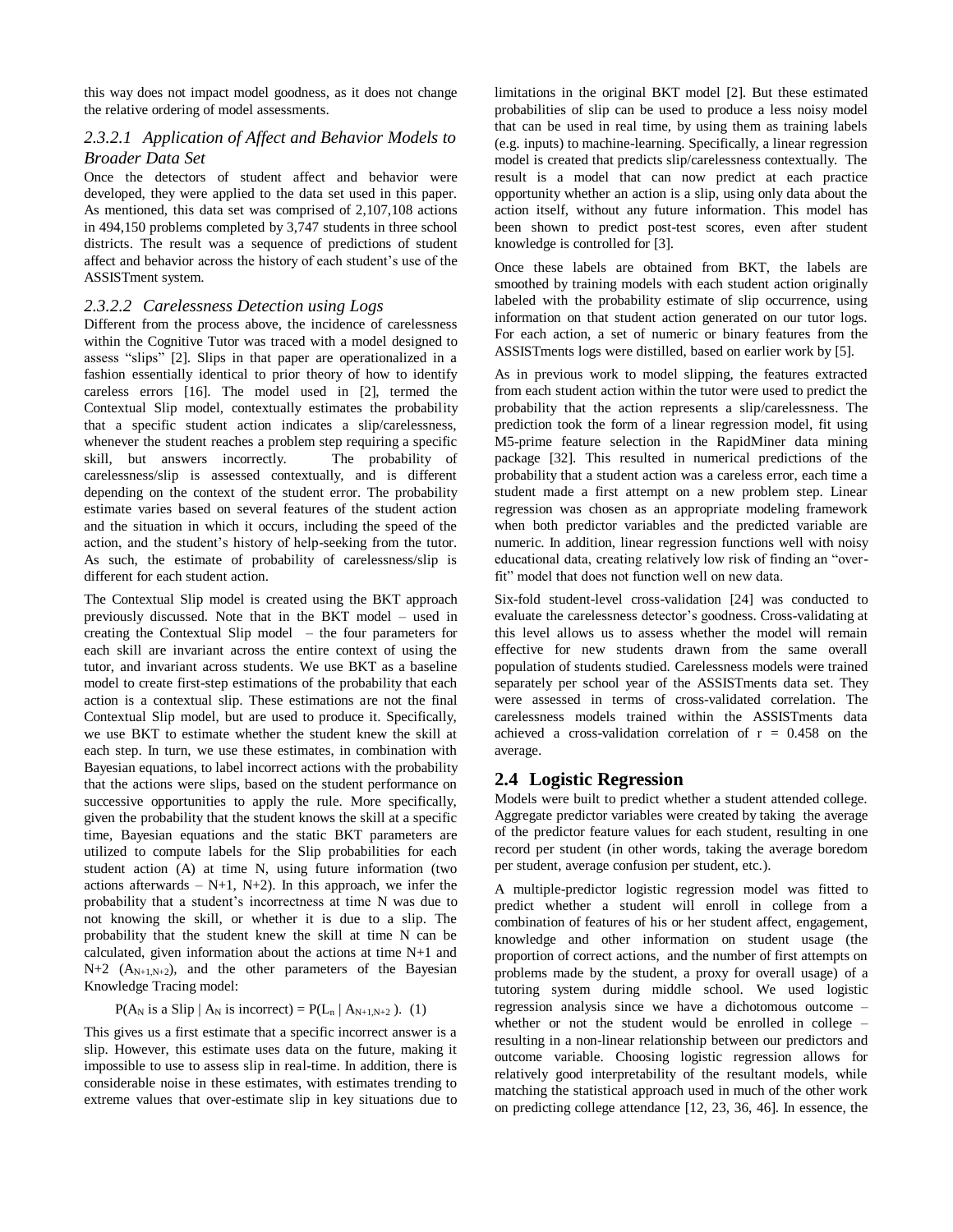logistic model predicts the logit (natural logarithm of an odds ratio [cf. 39]) of an outcome variable from a predictor or set of predictors. The odds ratio in logistic regression is the odds of an event occurring given a particular predictor, divided by the odds of an event occurring given the absence of that particular predictor. An odds ratio over 1.0 signifies that the independent variable increases the odds of the dependent variable occurring; correspondingly, an odds ratio under 1.0 signifies that the independent variable decreases the odds of the dependent variable occurring.

Features were selected using a simple backwards elimination feature selection, based on each parameter's statistical significance. All predictor variables were standardized (using zscores), in order to increase interpretability of the resulting odds ratios (note that this does not impact model goodness or predictive power in any fashion). The odds ratio indicates the odds that a class variable increases per one unit change of a predictor (per one SD change for standardized predictors). Standardizing the predictors enables us to show a clear indication of each predictor's contribution to the class variable (college enrollment).

## **3. RESULTS**

Before developing the model, we looked at our original, nonstandardized features and how their values compare between those who were labeled to have attended college and those who have not (Table 1).

**Table 1. Features for Students who Attended College (1, n = 2166) and did not Attend college (0, n = 1581)**

|                      | Coll<br>-ege   | Mean    | Std.<br>Dev. | Std.<br>Error<br>Mea<br>n | t-value   |
|----------------------|----------------|---------|--------------|---------------------------|-----------|
| Slip/                | $\theta$       | 0.132   | 0.066        | 0.002                     | $-13.361$ |
| Carelessness         | $\mathbf{1}$   | 0.165   | 0.077        | 0.002                     | (p<0.01)  |
| Student<br>Knowledge | 0              | 0.292   | 0.151        | 0.004                     | $-15.481$ |
|                      | $\mathbf{1}$   | 0.378   | 0.180        | 0.004                     | (p<0.01)  |
| Correctness          | 0              | 0.382   | 0.161        | 0.004                     | $-17.793$ |
|                      | $\mathbf{1}$   | 0.483   | 0.182        | 0.004                     | (p<0.01)  |
| <b>Boredom</b>       | $\theta$       | 0.287   | 0.045        | 0.001                     | 5.974     |
|                      | 1              | 0.278   | 0.047        | 0.001                     | (p<0.01)  |
| Engaged              | $\theta$       | 0.483   | 0.041        | 0.001                     | $-11.979$ |
| Concentration        | 1              | 0.500   | 0.044        | 0.001                     | (p<0.01)  |
| Confusion            | $\theta$       | 0.130   | 0.054        | 0.001                     | 5.686     |
|                      | 1              | 0.120   | 0.052        | 0.001                     | (p<0.01)  |
| Off-Task             | $\theta$       | 0.304   | 0.119        | 0.003                     | 1.184     |
|                      | 1              | 0.300   | 0.116        | 0.002                     | $p=0.237$ |
| Gaming               | $\overline{0}$ | 0.041   | 0.062        | 0.002                     | 8.862     |
|                      | 1              | 0.026   | 0.044        | 0.001                     | (p<0.01)  |
| Number of            | $\overline{0}$ | 114.500 | 91.771       | 2.308                     | $-8.673$  |
| <b>First Actions</b> | $\mathbf{1}$   | 144.560 | 113.357      | 2.436                     | (p<0.01)  |

From Table 1, initial observations show that average knowledge estimate, average correct, number of first actions, average slips/carelessness, and average engaged concentration had higher mean values for students who attended college. Average boredom, average confusion, average off-task and average gaming had higher mean values for those who did not attend college. Conducting an independent samples t-test (equal variances assumed) indicates that, with the exception of off-task, the difference of means of each feature between the two groups are statistically significant.

These observations align with the individual effects of each feature on the prediction of college enrollment. For example, there is a strong positive relationship between college enrollment and average correct answers (CollegeEnrollment = 0.612 Correctness + 0.346,  $\chi^2$ (df = 1, N = 3747) = 304.141, p < 0.001, Odds Ratio (Correctness)  $= 1.844$ ), indicating that success in ASSISTments lead to higher probability of attending college. The same strong positive relationship is seen between college enrollment and student knowledge estimate as the student learns with ASSISTments (CollegeEnrollment = 0.543 Student Knowledge + 0.345,  $\chi^2$ (df = 1, N = 3747) = 236.683, p < 0.001, Odds Ratio (StudentKnowledge) = 1.722). Engaged Concentration is also shown to positively predict college attendance (CollegeEnrollment = 0.403 Engaged Concentration + 0.325,  $\chi^2$ (df = 1, N = 3747) = 140.557, p < 0.001, Odds Ratio (Engaged Concentration)  $= 1.497$ ), a finding that supports studies relating this affective state to effective learning [21, 42]. And the more a student uses ASSISTments, the more likely that student will attend college (CollegeEnrollment = 0.321 Number of First Actions + 0.327,  $\chi^2$ (df = 1, N = 3747) = 79.159, p < 0.001, Odds Ratio(Number of First Actions) =  $1.378$ ). One nonintuitive relationship is between carelessness and college enrollment. Taken by itself, the more a student becomes careless or commits more slips, the more likely the student is to attend college (CollegeEnrollment =  $0.477$  Slip/Carelessness + 0.338,  $\chi^2$ (df = 1, N = 3747) = 185.208, p < 0.001, Odds  $Ratio(Slip/Carelessness) = 1.612$ , evidence in keeping with past results that careless errors are seen in more successful students [16].

Conversely, the more a student is bored, the less likely that student is to attend college (CollegeEnrollment = -0.197 Boredom + 0.318,  $\chi^2$ (df = 1, N = 3747) = 35.387, p < 0.001, Odds Ratio(Boredom) =  $0.821$ ) a result in keeping with past evidence that boredom is associated with poorer learning [38], as well as high school dropout [25, 34, 43]. Confusion also is shown to be negatively associated with eventual college enrollment (CollegeEnrollment = -0.188 Confusion + 0.317,  $\chi^2$ (df = 1, N =  $3747$ ) = 32.051, p < 0.001, Odds Ratio(Confusion) = 0.829). Gaming the system is also negatively correlated with eventual college enrollment (CollegeEnrollment =  $-0.313$  Gaming + 0.314,  $\chi^2$ (df = 1, N = 3747) = 78.821, p < 0.001, Odds Ratio  $(Gaming) = 0.731$ , perhaps unsurprising given its relationship with poorer learning [17].

A model for college enrollment including all data features was developed using Logistic Regression, and cross-validated at the student level (5-fold). The full data set model (Table 2) which included all features achieved a cross-validated A' of 0.686 and cross-validated Kappa value of 0.239. This model was statistically significantly better than a null (intercept-only) model,  $\chi^2$ (df = 9, N = 3747) = 390.146, p < 0.001. Statistical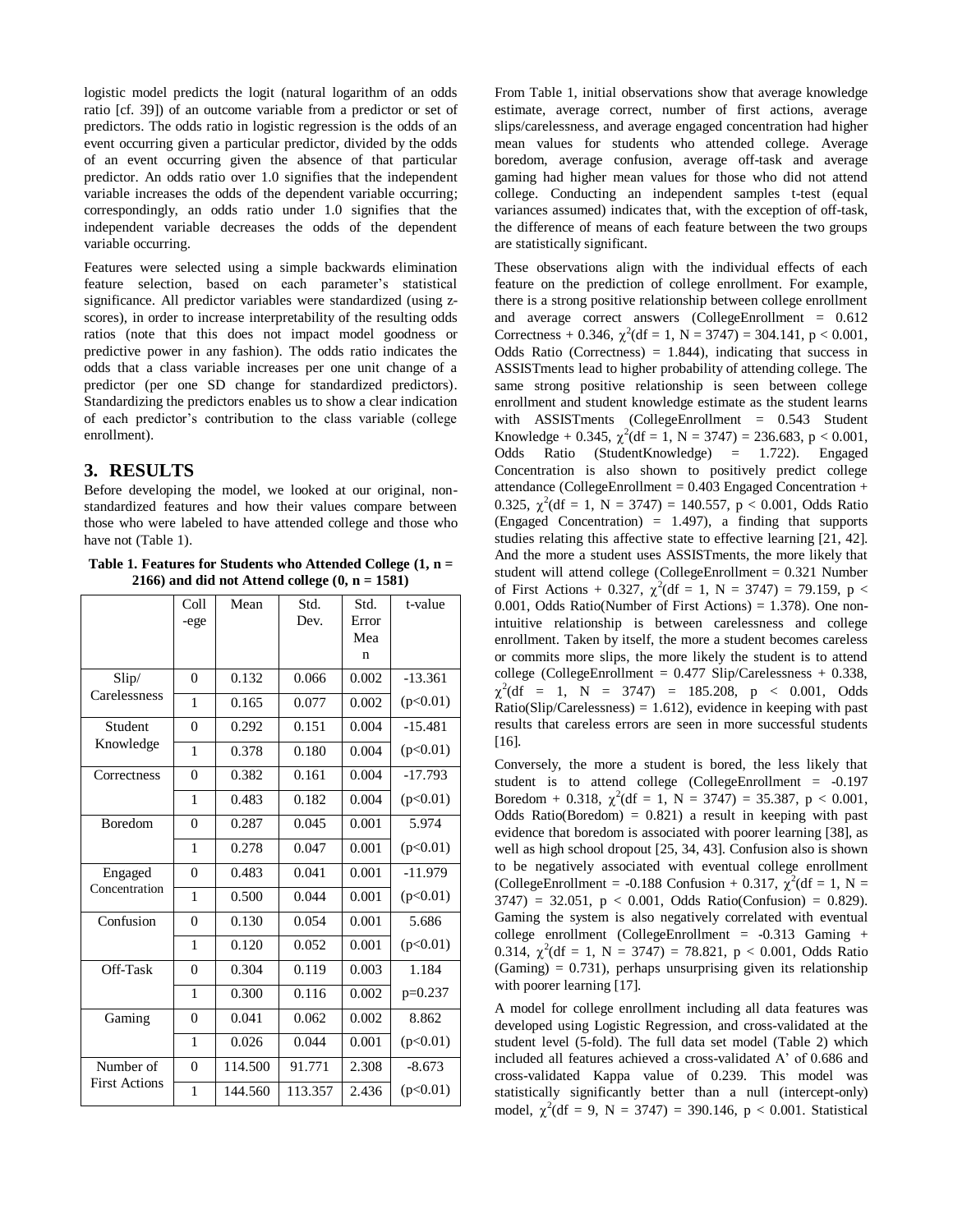significance was computed for a non-cross-validated model, as is standard practice.

| <b>Features</b>                   | Coefficient | Chi-                    | p-<br>value | Odds<br>Ratio |
|-----------------------------------|-------------|-------------------------|-------------|---------------|
| Student<br>Knowledge              | 1.078       | <b>Square</b><br>16.193 | < 0.001     | 2.937         |
| Slip/<br>Carelessness             | $-1.100$    | 25.873                  | < 0.001     | 0.333         |
| Correctness                       | 0.758       | 33.943                  | < 0.001     | 2.133         |
| <b>Boredom</b>                    | 0.069       | 0.308                   | 0.579       | 1.071         |
| Engaged<br>Concentration          | $-0.175$    | 2.207                   | 0.137       | 0.839         |
| Confusion                         | 0.201       | 20.261                  | < 0.001     | 1.223         |
| Off-Task                          | $-0.036$    | 0.188                   | 0.665       | 0.965         |
| Gaming                            | $-0.047$    | 0.720                   | 0.396       | 0.954         |
| Number of<br><b>First Actions</b> | 0.269       | 27.094                  | < 0.001     | 1.308         |
| Constant                          | 0.354       | 99.735                  | < 0.001     | 1.421         |

**Table 2. Full Data Set Model of College Enrollment**

This model can be refined by removing all features that are not statistically significant, using a backwards elimination procedure. Our final model (Table 3) achieves a cross-validated A' of 0.686 and a cross-validated Kappa value of 0.247, almost identical to the initial model with a full data set. The reduced model is both more parsimonious and more interpretable, so it is preferred. (It is not more generalizable within the initial data set, but its parsimony increases the probability that it will be generalizable to entirely new data sets). This model is also statistically significantly better than the null model,  $\chi^2$ (df = 6, N = 3747) = 386.502, p < 0.001. Our final model also achieved a fit of  $R^2$ (Cox & Snell) = 0.098,  $R^2$  (Nagelkerke) = 0.132, indicating that our predictors explaining 9.8% to 13.2% of the variance of those who attended college. Note that for our models, our  $\mathbb{R}^2$  values serve as measures of effect sizes; when converted to correlations, they represent moderate effect sizes in the 0.31-0.36 range.

**Table 3. Final Model of College Enrollment**

| <b>Features</b>            | Coefficient | Chi-<br>Square | p-value | <b>Odds</b><br>Ratio |
|----------------------------|-------------|----------------|---------|----------------------|
| Student<br>Knowledge       | 1.119       | 17.696         | < 0.001 | 3.062                |
| Correctness                | 0.698       | 47.352         | < 0.001 | 2.010                |
| Number of First<br>Actions | 0.261       | 28.740         | < 0.001 | 1.298                |
| Slip/<br>Carelessness      | $-1.145$    | 28.712         | < 0.001 | 0.318                |
| Confusion                  | 0.217       | 24.803         | < 0.001 | 1.242                |
| <b>Boredom</b>             | 0.169       | 12.249         | < 0.001 | 1.184                |
| Constant                   | 0.351       | 100.011        | < 0.001 | 1.420                |

As can be seen in Table 3, the first three predictors (student knowledge, correctness and number of first actions) maintained the same directionality as in Table 1, but slip/carelessness, confusion and boredom flipped direction when incorporated into the final multiple logistic regression model, though each remained significant. For example, in this model, the likelihood of college enrollment increases with boredom, once the other variables are taken into account (e.g. once we control for student knowledge, software use, and so on, and other forms of disengagement). This may be because once we remove unsuccessful bored students, all that may remain are students who become bored because the material is too easy [cf. 37]. Similarly, once we control for other variables in the model, confusion is positively associated with college attendance. Again, once we remove students who are both confused and unsuccessful, all that is likely to remain are students who addressed their confusion productively [cf. 30]. For carelessness, once we control for other variables in the model, it is negatively associated with college attendance. Once we remove careless but successful students, all that is likely to remain are students who haven't overcome their carelessness [cf. 16].

#### **4. DISCUSSION AND CONCLUSION**

Many factors influence a student's decision to enroll in college. A lot of them external or social factors: financial reasons, parental support and school support. Another major factor, however, is one's ability and engagement, which develop over early years, and begin to manifest strongly during the middle school years. In this paper, we apply fine-grained models of student knowledge, student affect (boredom, engaged concentration, confusion) and behavior (off-task, gaming, slip/carelessness) to data from 3,747 students using educational software over the course of a year (or more) of middle school to understand how the development of student learning and engagement during this phase of learning, can predict college enrollment. A logistic regression model is developed, and we find that a combination of features of student engagement and student success in ASSISTments can distinguish a student who will enroll in college 68.6% of the time. In particular, boredom, confusion, and slip/carelessness are significant predictors of college enrollment both by themselves and contribute to the overall model of college enrollment.

The relationships seen between boredom and college enrollment, and gaming the system and college enrollment indicate that relatively weak indicators of disengagement are associated with lower probability of college enrollment. Success within middle school mathematics (indicated by correct answers and high probability of knowledge in ASSISTments) is positively associated with college enrollment , a finding that aligns with studies that conceptualize high performance during schooling as a sign of college readiness [41] and models that suggest that developing aptitude predicts college attendance [15, 23].

Findings in our data and final model support existing theories about indicators of college enrollment (academic achievement, grades). More importantly, it further sheds light on behavioral factors the student experiences in classrooms (which are more frequently and in many ways more actionable than the behaviors which result in disciplinary referrals). As the results here suggest, affect and disengagement are associated with college enrollment, suggesting that in-the-moment interventions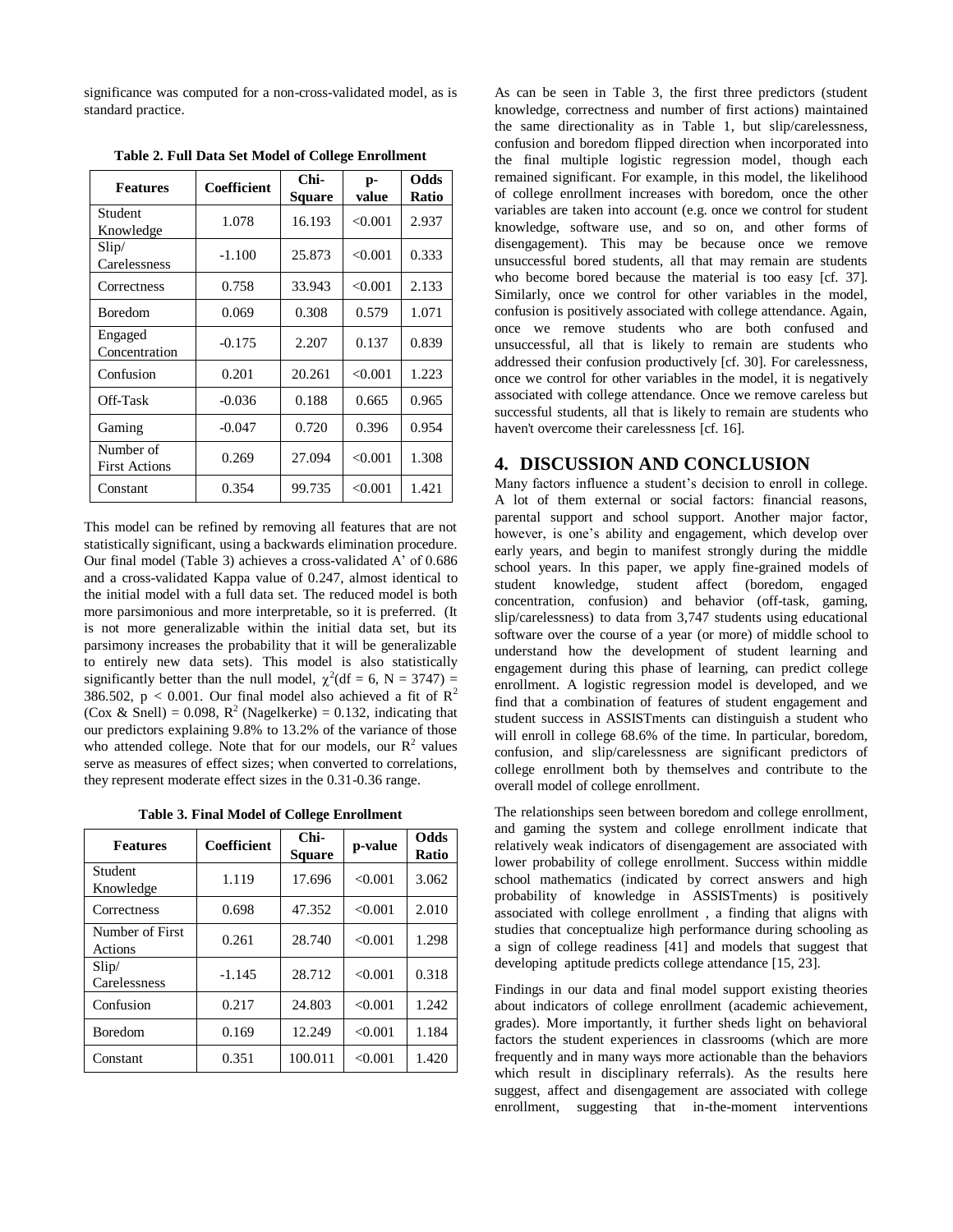provided by software (or suggested by software to teachers) may have unexpectedly large effects, if they address negative affect and disengagement. Confused students can be properly guided and encouraged to resolve their confusion. Bored students can be provided with greater novelty to reduce boredom or support in emotional self-regulation. Students who game the system can be given alternate opportunities to learn material bypassed through gaming, as in past successful interventions. Further work can be explored in the interactions of these various factors which influence our predictions.

Future endeavors in evaluating college attendance through data mining of interaction logs (pre-college) can further benefit from including additional possible interaction features in our model. Other machine learning algorithms or modeling can also be employed in our data in further understanding our research problem. It is possible that other classifiers, such as decision trees or support vector machines, may have performed better in predicting college enrollment. However, interpretability of the models may be reduced for these algorithms. Together with findings in this paper, further design considerations for educational software can be investigated that can influence not only effective learning during secondary education, but contribute as well to college interest and readiness.

#### **5. ACKNOWLEDGMENTS**

This research was supported by grants NSF #DRL-1031398, NSF #SBE-0836012, and grant #OPP1048577 from the Bill & Melinda Gates Foundation. We also thank Zak Rogoff, Adam Nakama, Aatish Salvi, and Sue Donas for their assistance in conducting the field observations, and Adam Goldstein for help in data processing.

#### **6. REFERENCES**

- [1] Baker, R.S.J.d. 2007. Modeling and Understanding Students' Off-Task Behavior in Intelligent Tutoring Systems. In *Proceedings of ACM CHI 2007: Computer-Human Interaction*, 1059-1068.
- [2] Baker, R.S.J.d., Corbett, A.T., and Aleven, V. 2008. More Accurate Student Modeling through Contextual Estimation of Slip and Guess Probabilities in Bayesian Knowledge Tracing. In *Proceedings of the 9th International Conference on Intelligent Tutoring Systems* (eds Aimeur E. & Woolf B.), Springer Verlag, Berlin, 406-415.
- [3] Baker R.S.J.d., Corbett A.T., Gowda S.M., Wagner A.Z., MacLaren B.M., Kauffman L.R., Mitchell A.P., and Giguere S. 2010. Contextual Slip and Prediction of Student Performance after Use of an Intelligent Tutor. In *Proc. UMAP 2010*, 52-63.
- [4] Baker, R.S., Corbett, A.T., and Koedinger, K.R. 2004. Detecting Student Misuse of Intelligent Tutoring Systems. In *Proceedings of the 7th International Conference on Intelligent Tutoring Systems*, 531-540.
- [5] Baker, R.S.J.d., Goldstein, A.B., and Heffernan, N.T. 2011. Detecting Learning Moment-by-Moment. *International Journal of Artificial Intelligence in Education*, 21, 5-25.
- [6] Baker, R.S.J.d., Gowda, S.M., Wixon, M., Kalka, J., Wagner, A.Z., Salvi, A., Aleven, V., Kusbit, G., Ocumpaugh, J., and Rossi, L. 2012. Towards Sensor-Free

Affect Detection in Cognitive Tutor Algebra. In *Proc. EDM 2012*, 126-133.

- [7] Balfanz, R., Herzog, L., and Mac Iver, D. 2007. Preventing Student Disengagement and Keeping Students on the Graduation Path in the Urban Middle Grade Schools: Early Identification and Effective Interventions. *Educational Psychologist*, 42(4), 223–235.
- [8] Balfanz, R. 2009. *Putting middle grades students on the graduation path: A policy and practice brief*. Baltimore, MD: Everyone Graduates Center & Talent Development Middle Grades Program, Johns Hopkins University.
- [9] Bowers, A.J. 2010. Analyzing the Longitudinal K-12 Grading Histories of Entire Cohorts of Students: Grades, Data Driven Decision Making, Dropping Out and Hierarchical Cluster Analysis. *Practical Assessment, Research & Evaluation (PARE)*, 15(7), 1-18.
- [10] Bowers, A.J. 2010. Grades and Graduation: A Longitudinal Risk Perspective to Identify Student Dropouts. *The Journal of Educational Research*, 103(3), 191-207.
- [11] Bowers, A.J., Sprott, R., and Taff, S.A. 2013. Do we Know Who Will Drop Out? A Review of the Predictors of Dropping out of High School: Precision, Sensitivity and Specificity. *The High School Journal*. 96(2), 77-100.
- [12] Cabrera, A. F. 1994. Logistic regression analysis in higher education: An applied perspective. *Higher Education: Handbook of Theory and Research*, Vol. 10, 225-256.
- [13] Cabrera, A. F., La Nasa, S. M. and Burkum, K. R. 2001. *Pathways to a Four-Year Degree: The Higher Education Story of One Generation*. Center for the Study of Higher Education. Penn State University.
- [14] Camblin, S. 2003. The middle grades: Putting all students on track for college. Honolulu, HI: *Pacific Resources for Education and Learning*.
- [15] Christensen, J. Melder, and B. Weisbrod. 1975. Factors affecting college attendance. *Journal of Human Resources*, 10 (1975), pp. 174–188
- [16] Clements, K. 1982. Careless errors made by sixth-grade children on written mathematical tasks. *Journal for Research in Mathematics Education*, 13, 136–144.
- [17] Cocea, M., Hershkovitz, A., and Baker, R.S.J.d. 2009. The Impact of Off-task and Gaming Behaviors on Learning: Immediate or Aggregate? In *Proceedings of the 14th International Conference on Artificial Intelligence in Education*, 507-514
- [18] Cohen, J. 1960. A coefficient of agreement for nominal scales. *Educational and Psychological Measurement* 20, 1, 37-46.
- [19] Conati, C., and Maclaren, H. 2009. Empirically building and evaluating a probabilistic model of user affect. *User Modeling and User-Adapted Interaction* 19, 3, 267-303.
- [20] Corbett, A.T., and Anderson, J.R. 1995. Knowledge tracing: Modeling the acquisition of procedural knowledge. *User Modeling and User-Adapted Interaction* 4, 4, 253-278.
- [21] Craig, S.D., Graesser, A.C., Sullins, J., and Gholson, B. 2004. Affect and learning: an exploratory look into the role